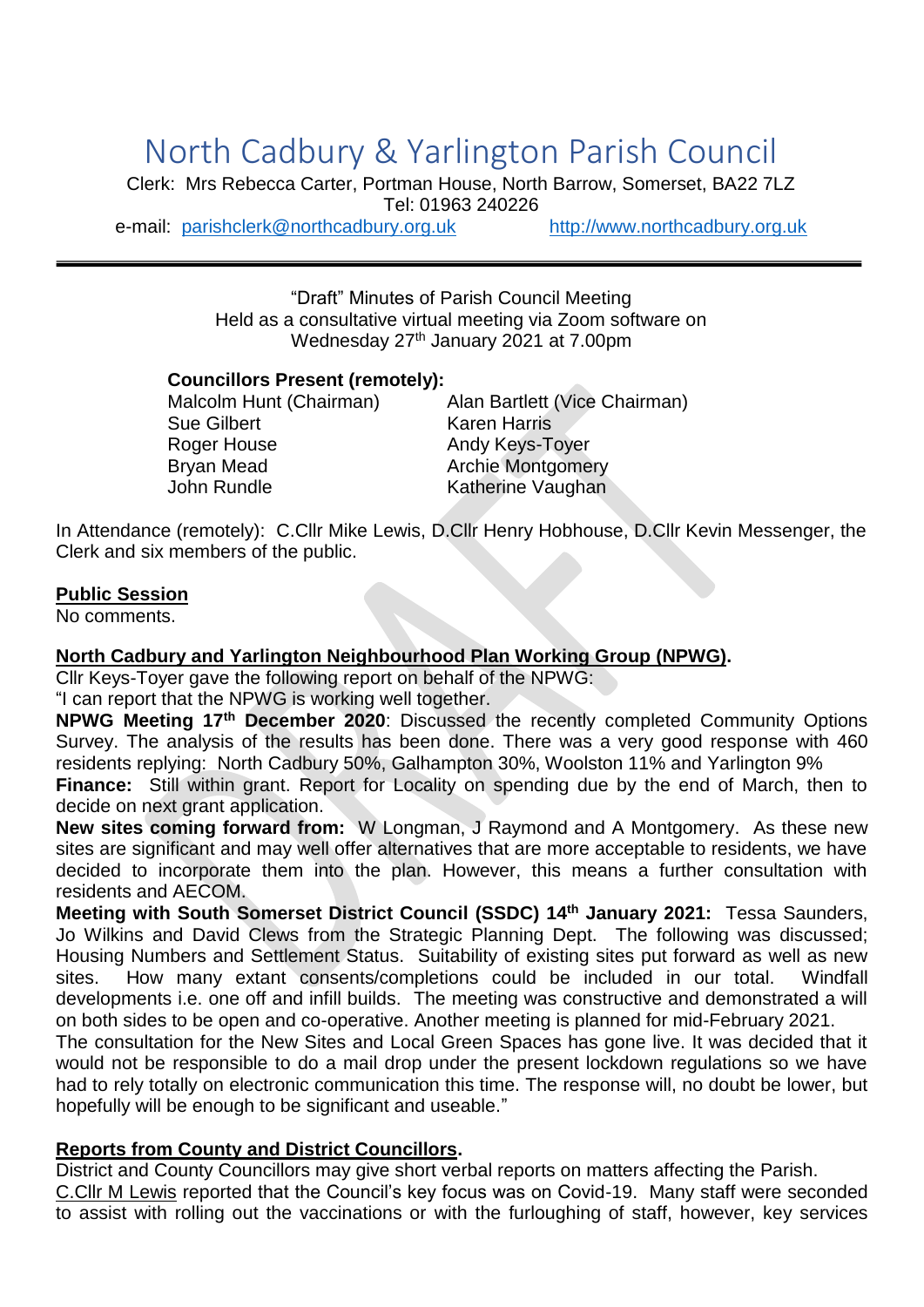such as Highways were still operational. He advised that if residents had any issues regarding Covid-19 they can call 0300 790 6275.

D.Cllr Hobhouse reported that SSDC's Democratic Services Division were working on the vaccination programme over the next two to three months. Therefore, as no one was available to take minutes, the Area, Regulation and Audit Committee meetings were cancelled and planning matters would be dealt with in an informal manner. However, any application regarding the erection of one or more dwellings would not be considered at present due to the phosphate issue, unless phosphates were removed.

D.Cllr Messenger wished to express his thanks and admiration of SSDC staff, led by Alex Parmley, regarding their involvement with the roll out of vaccinations. He was impressed at how the Council workers and volunteers had adapted and were doing a fantastic job. There were currently 140 members of staff involved in the rollout.

# **21/01. Apologies for Absence and to consider the reasons given.**

Council to receive apologies for absence and, if appropriate, to resolve to approve the reasons given.

**RESOLVED**: Apologies received and approved from Cllr A Rickers.

## **21/02. Declarations of Interest.**

Members to declare any interests they may have in agenda items that accord with the requirements of the Local Authority (Model Code of Conduct) Order LO9-12 May 2018.

(NB this does not preclude any later declarations).

**RESOLVED**: Cllr A Montgomery declared an interest at item 21/04.a.i. as the Applicant.

## **21/03. Minutes.**

To approve the Minutes of the Virtual PC Meeting held on Wednesday 25<sup>th</sup> November 2020. **RESOLVED**: The minutes were approved as a true record and would be duly signed.

#### **21/04. Planning.**

a. Applications received.

PC to consider applications for recommendation to SSDC:

i. **PA 20/03739/HOU**. Erect store at North Cadbury Court, Woolston Road, North Cadbury.

*(Cllr Montgomery left the meeting at 7.25pm)* Mrs J Montgomery, Agent, gave an outline of the application. Councillors were assured that the store would be in keeping with the existing lean-to and have no impact on Grade I listed North Cadbury Court, or any other heritage assets. The store would be slightly set back with a reduced ridge height.

**RESOLUTION:** Councillors agreed unanimously to recommend **APPROVAL**. *(Cllr Montgomery returned to the meeting at 7.30pm).*

# b. SSDC Decisions.

i. **PA 20/03065/HOU**. The construction of new swimming pool at The Grange, Cary Road, North Cadbury – **APPROVED**.

ii. **PA 20/01663/FUL**. The erection of a workshop building (B2 use) and associated works, including parking, drainage infrastructure and landscaping at King Arthurs Park, Cary Road, Sparkford – **APPROVED**.

#### **21/05. Highways and Footpaths Report.**

PC Representatives to provide progress reports.

**RESOLVED**: Cllrs Rundle and Vaughan presented their reports, which can be found at Attachments 1 and 2.

To approve the proposed locations for the circular walks noticeboards and to print walking maps at estimated cost of £147: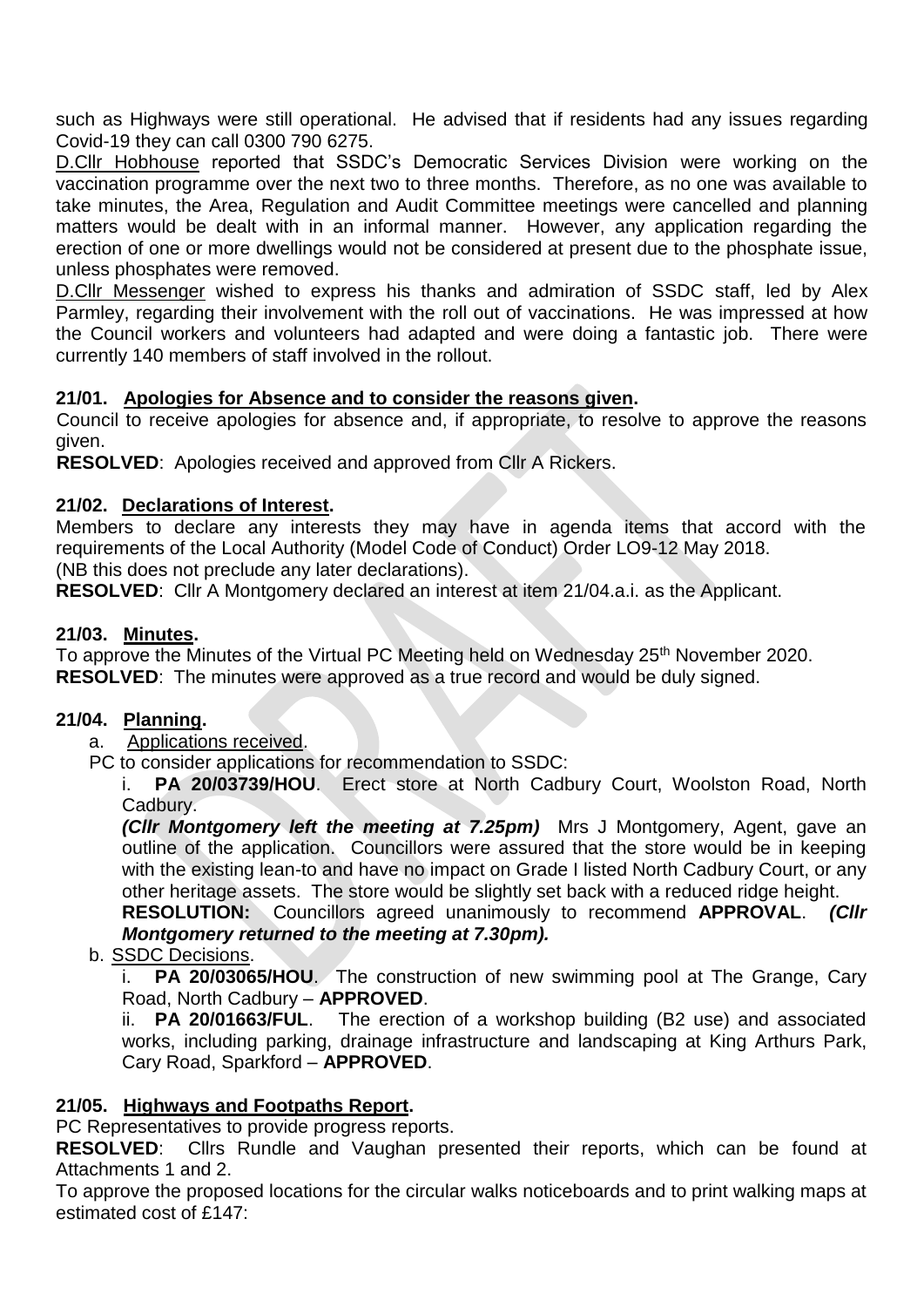N Cadbury Village Stores: LHS behind the wall a few yards away from the entrance to WN 19/67.

Woolston Road: to the left of the entrance to WN 19/85

Yarlington: WN 19/13 on the bend of Stoke Lane, off the highway on a private lane as recently agreed with Sue Seager, Estate Manager, The Newt.

Galhampton: Galhampton Village Hall Committee were concerned over public safety, therefore, the WG would liaise with Abri Housing to ascertain whether a board could be located on its site at the edge of The Paddock/Long Street.

**RESOLVED**: Cllrs unanimously **APPROVED** the above locations and printing of walking maps.

# **21/06. Finance.**

# a. **Balance of the Councils Bank Account & Bank reconciliation**.

To report on Council's Bank Account.

**RESOLVED**: The Clerk previously circulated the PC Accounts which were received and approved.

# b. **Accounts for payment**

To review and approve a schedule of items of expenditure:

| Parish Council Expenditure:                      |           |
|--------------------------------------------------|-----------|
| FootAnstey Invoice 11257713                      | £1,800.00 |
| Grant - Galhampton Playing Field Maintenance     | £1,155.12 |
| <b>Marshalls Metal Fabrication</b>               | £621.60   |
| Smith of Derby St Michaels Church Clock Service  | £229.20   |
| <b>Clerk's Expenses</b>                          | £51.19    |
| <b>CPRE Membership Renewal</b>                   | £36.00    |
| <b>SALC Councillor Essentials Training</b>       | £25.00    |
| Neighbourhood Plan (NP) Expenditure:             |           |
| J Witherden, Dorset Planning Invoice 0591 & 0602 | £2,897.50 |
| WesternWeb Ltd. Inv 22214                        | £180.00   |
| Parish Online 15 Dec 20 to 15 Dec 21             | £81.00    |
|                                                  |           |

**RESOLVED**: Items of expenditure **APPROVED** unanimously.

c. **To consider Budget & Precept figures for 2021/2022.**

To agree on a figure for the Precept.

Proposal A to increase the precept from £13,000 to £15,500, which equates to an increase of approx. £4.26 per household per annum (16.41%). Proposal B to increase the precept by £1,000, which equates to an increase of approx. £1.33 per household per annum  $(5.14\%)$ .

The Clerk distributed and presented the draft precept for 2021/2022 with supporting notes (Attachments 3 and 4). There followed a brief discussion. Councillors considered that the PC had been too conservative in the past and were now facing increased costs, therefore, it would need to take a 'bigger hit'. Funds should be available to assist unforeseen events such as Covid-19, flooding and highways/signage. Although the NPWG would have liked the NP to be cost neutral to the parish, due to the second consultation following new sites being put forward, the WG may need to apply to the PC for funding.

**RESOLVED:** Councillors agreed unanimously to **APPROVE** Proposal A and increase the precept from £13,000 to £15,500.

# **21/07. Government consultation on the future of transport: rural strategy-call for evidence.**

To consider responding to consultation prior to closing date of 16 February 2021. [https://www.gov.uk/government/consultations/future-of-transport-rural-strategy-call-](https://www.gov.uk/government/consultations/future-of-transport-rural-strategy-call-forevidence?utm_source=fbeea974-8a4b-4dfb-b3a848e888e2d68e&utm_medium=email&utm_campaign=govuk-notifications&utm_content=daily)

[forevidence?utm\\_source=fbeea974-8a4b-4dfb-](https://www.gov.uk/government/consultations/future-of-transport-rural-strategy-call-forevidence?utm_source=fbeea974-8a4b-4dfb-b3a848e888e2d68e&utm_medium=email&utm_campaign=govuk-notifications&utm_content=daily)

[b3a848e888e2d68e&utm\\_medium=email&utm\\_campaign=govuk-notifications&utm\\_content=daily](https://www.gov.uk/government/consultations/future-of-transport-rural-strategy-call-forevidence?utm_source=fbeea974-8a4b-4dfb-b3a848e888e2d68e&utm_medium=email&utm_campaign=govuk-notifications&utm_content=daily)